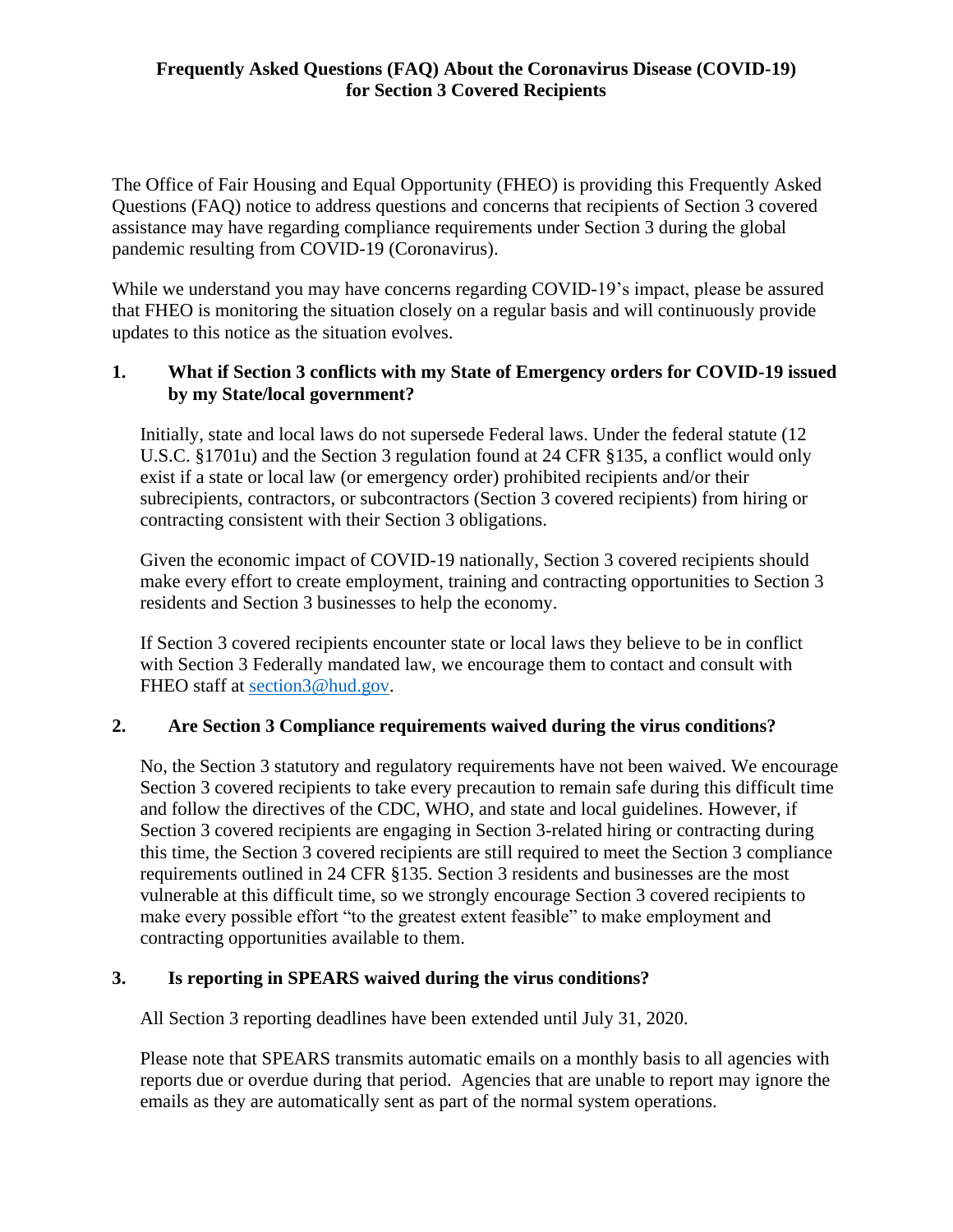As a friendly reminder, after 90 or more days of inactivity the system automatically terminates the user ID and password. If this occurs, please contact the **REAC Technical Assistance Center** at [\(REAC\\_TAC@hud.gov\)](mailto:REAC_TAC@hud.gov) or at **(888) 245-4860**.

### **4. I am working remotely, and I am unable to access SPEARS from my laptop. Is a paper 60002 submission acceptable?**

The Department no longer accepts paper submissions of the Section 3 Annual Reporting Form (form 60002). Please note the extension of the deadline described in 3. above.

## **5. Will HUD reduce the Safe Harbor requirements during the virus restrictions period?**

The Safe Harbor requirements in the Section 3 implementing regulation found at 24 CFR §135 will not be reduced as a result of COVID-19. However, Section 3 covered recipients should note that, in evaluating compliance, a recipient that has not met the Safe Harbor goals has to demonstrate why it was not feasible to meet the goals and identify any impediments they may have encountered. Therefore, if restrictions were placed on recipients as a result of COVID-19 that impeded them from achieving the goals, the recipients must annotate the restrictions and any efforts made to overcome those restrictions in their reports.

## **6. Are recipients and contractors required to provide notice of Section 3 opportunities to Section 3 residents and businesses during this time?**

Section 3 covered recipients are still required to provide notice of Section 3 opportunities. We understand that Section 3 covered recipients may not be able to provide notice of Section 3 opportunities in conventional ways due to the COVID-19 pandemic. Therefore, the Department encourages the use of virtual or online notifications. Some examples of those efforts include, but are not limited to:

- Telephone blast messages
- Text message notifications
- Email notifications
- Facebook advertisements
- Other social media advertisements (Twitter/Instagram/etc.)
- YouTube videos

To conduct virtual or online outreach, recipients may utilize their Section 3 resident listings, Section 3 Business Registry and/or the Section 3 Opportunity Portal to obtain contact information for Section 3 residents and businesses in their respective jurisdictions.

HUD recommends Section 3 covered recipients review their existing continuity of operations plans to determine the best mode of notifying the public of information during disaster situations.

As a reminder, please ensure that you document any efforts made to contact residents about employment, training, and contracting opportunities.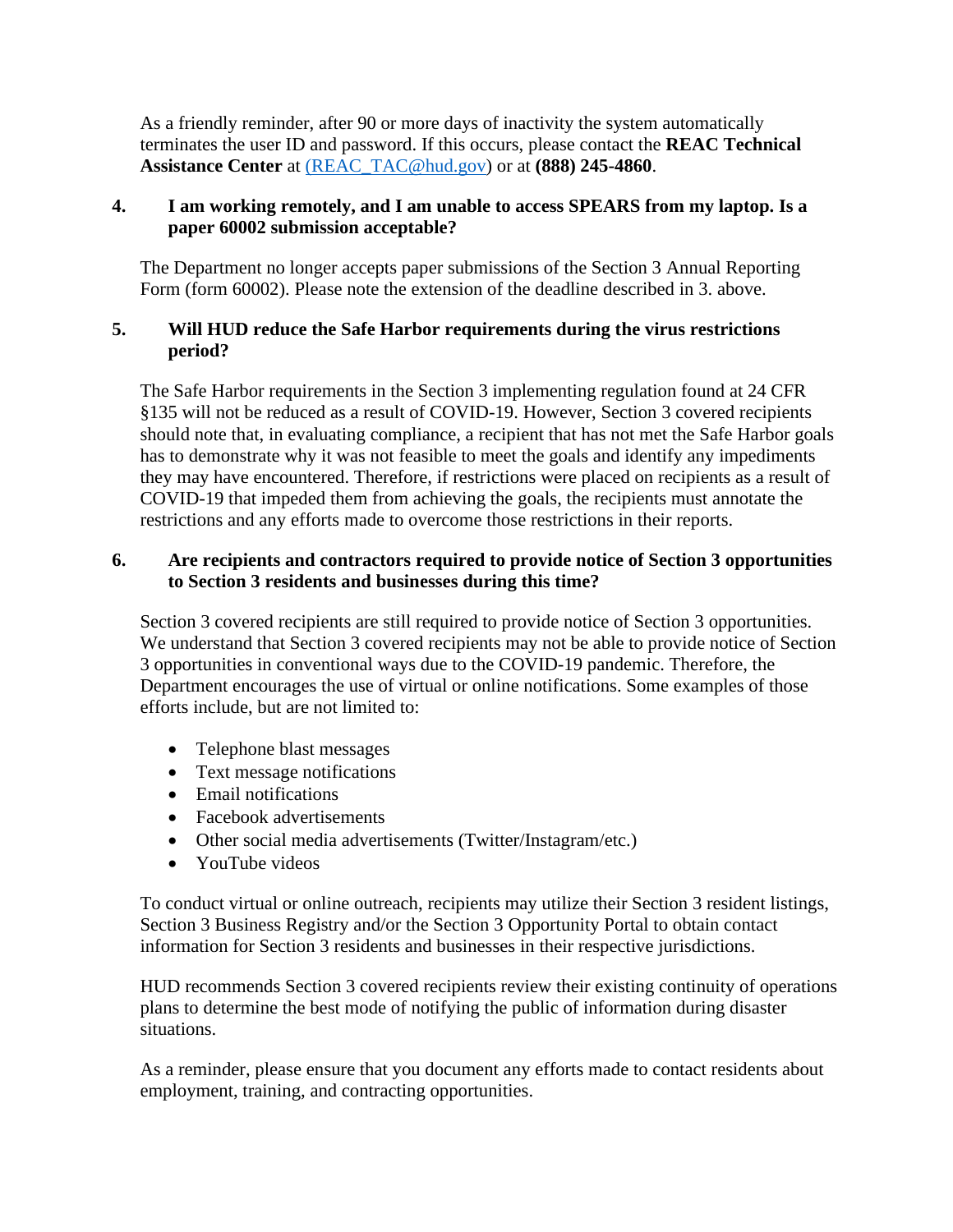### **7. Are virtual Section 3 specific meetings allowed to maintain social-distancing requirements during this time?**

HUD encourages Section 3 covered recipients to adhere to social-distancing requirements and use a variety of virtual means to hold meetings, as necessary. Therefore, virtual meetings are an acceptable means of getting information to Section 3 residents and businesses.

### **8. Will any of the Choice Neighborhood grant Section 3 requirements be waived or reduced during this time of virus concern?**

Section 3 requirements have not been waived or reduced. If construction-related activities are commencing and jobs and/or contracting opportunities are being made available for Choice Neighborhood grants or any other HUD Section 3 covered assistance, Section 3 covered recipients must ensure compliance with the Section 3 requirements outlined in 24 CFR §135. If COVID-19 impedes a Section 3 covered recipient's efforts to comply, those efforts and impediments should be clearly documented.

### **9. Are units of local and/or state government exempt from meeting any Section 3 requirements on their HUD funded projects while their offices are dealing with COVID-19 issues or closures?**

See response question 1 pertaining to exemptions.

### **10. Because many local housing authorities are shut down to the public or are only responding to emergencies, are the requirements of Section 3 waived because they are treating ALL work requests as emergencies?**

See response to question 1 pertaining to exemptions.

## **11. Are any of the housing authority, state, county, and/or city partially funded projects involving low income tax credits exempt from Section 3 requirements since many parts of the federal government are closed even though construction continues?**

Section 3 requirements have not been waived or reduced. If construction-related activities continue utilizing HUD Section 3 covered assistance, in whole or in part, Section 3 covered recipients are required to demonstrate their efforts to comply with Section 3 requirements "to the greatest extent feasible."

## **12. Is HUD able to provide or recommend any online Section 3 Compliance systems that it has vetted that will allow recipients to track all of their covered activities while working remotely?**

HUD does not endorse any Section 3 compliance systems for recipients to utilize to track their Section 3-related activities. We encourage Section 3 covered recipients to ensure that any system utilized captures all of the required information to demonstrate full compliance with the statutory and regulatory requirements.